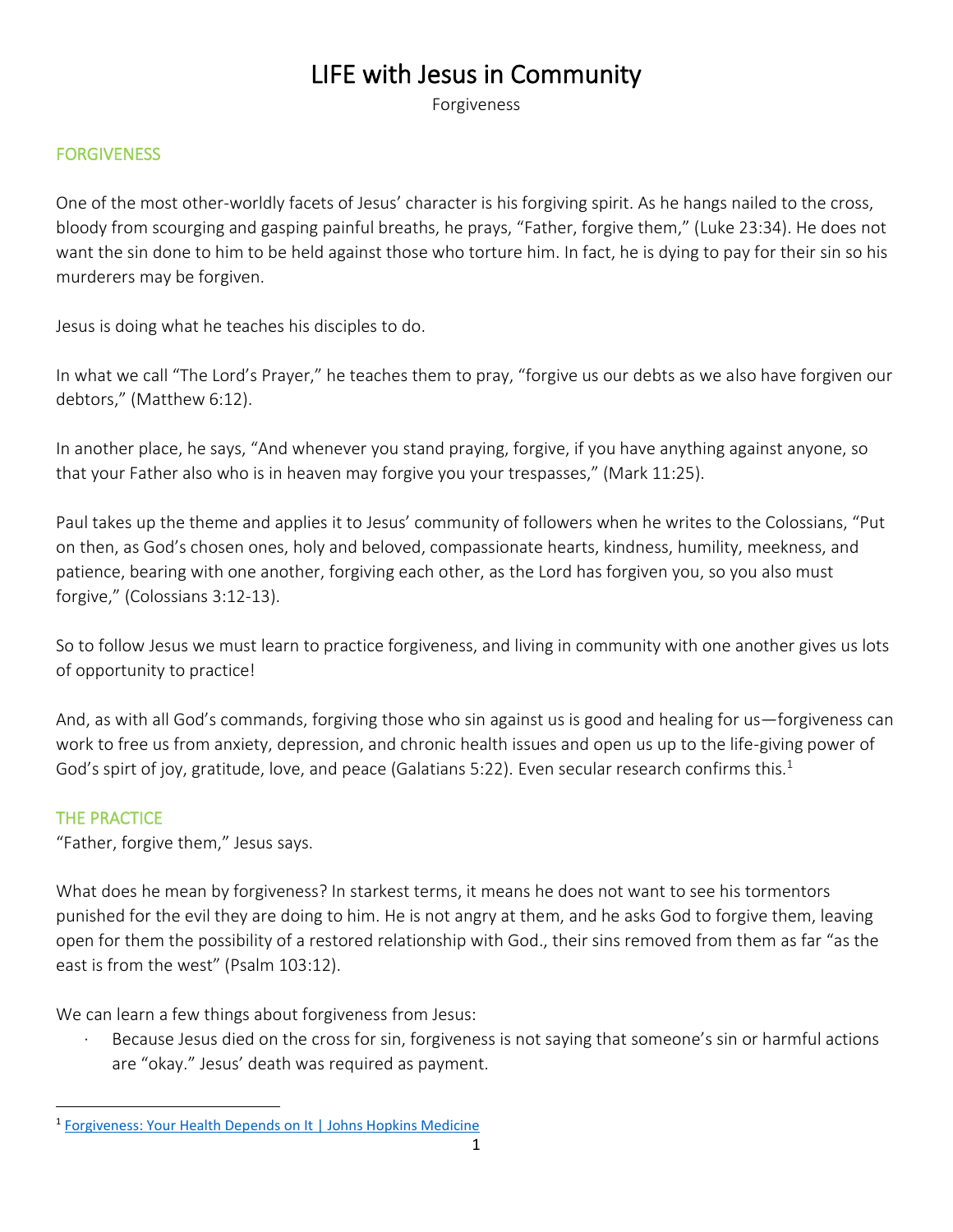- · Forgiveness happens in prayer.
- Forgiveness is releasing and rejecting anger or a desire for vengeance against those who have offended or sinned against us.
- Forgiveness means we, along with God, are content for Jesus' suffering on the cross to pay for another's sin so that they won't pay the eternal cost. When forgiveness is finished, we have a heart-posture that allows us to want blessing—God's everlasting life—for those who have sinned against us.
- · Jesus doesn't entrust himself to people who are not trustworthy until he knows it is his time (John 2:24; John 7:30). So, forgiving someone doesn't mean we have to entrust them with things they have demonstrated they are not trustworthy to handle.

Jesus possesses a matchless beauty of character and can instantly forgive his torturers.

For us, forgiveness may be a one-time event like this, or a long process. Often, we need God's help and people to pray with us as we attempt to forgive. Don't hesitate to reach out to a trusted friend or prayer minister to help you seek the Lord for the grace to forgive. Jesus, with his beautiful power, can move in us to help us forgive. Corrie Ten Boom's story below is an example of this.

Here are some helpful steps toward forgiveness. You will find these in graphic form if you click the "Cross Exercise" button below.

Preparing to Forgive

- 1. Ask for God's help and power to forgive. Jesus said, "apart from me you can do nothing," (John 15:5; Eph 1:19-20).
- 2. God is called the "Father of mercies" (2 Cor 1:3). Is there something you are grateful that God has forgiven you for? It can be helpful to spend a little time thanking him for this.
- 3. Clarify what you are forgiving. Be honest—what did this person or persons do to you? What did their actions, words, or intentions cost you?
- 4. Take time to pour your heart out to the Lord about these things. The freedom to grieve and be in touch with our feelings is necessary for true forgiveness.
- 5. Consider: Have you sinned, retaliated, or nurtured bitterness in your heart in response to being hurt in these ways? If you are ready, confess these things to the Lord and thank him for his forgiveness.
- 6. It can be helpful to ask God for help to see the ways in which his redeeming love is working for you, "causing all things to work together for (your) good," (Romans 8:28)—even through this evil done to you. This does not mean all things are good or that God causes evil; it means that because he loves you, he never stops working for your good in all things.

# FORGIVING

Forgiveness is a mysterious process, and you may find a way that works for you. Some of these steps might also help. You will find a forgiveness prayer if you click below.

1. Can you see the person's sin entering Jesus' body on the cross? Can you lay down or release your anger and desire for revenge as you see Jesus paying the price for this person's sin? Perhaps you can see the cross between you and this person and entrust them to Jesus to do with as he desires. With these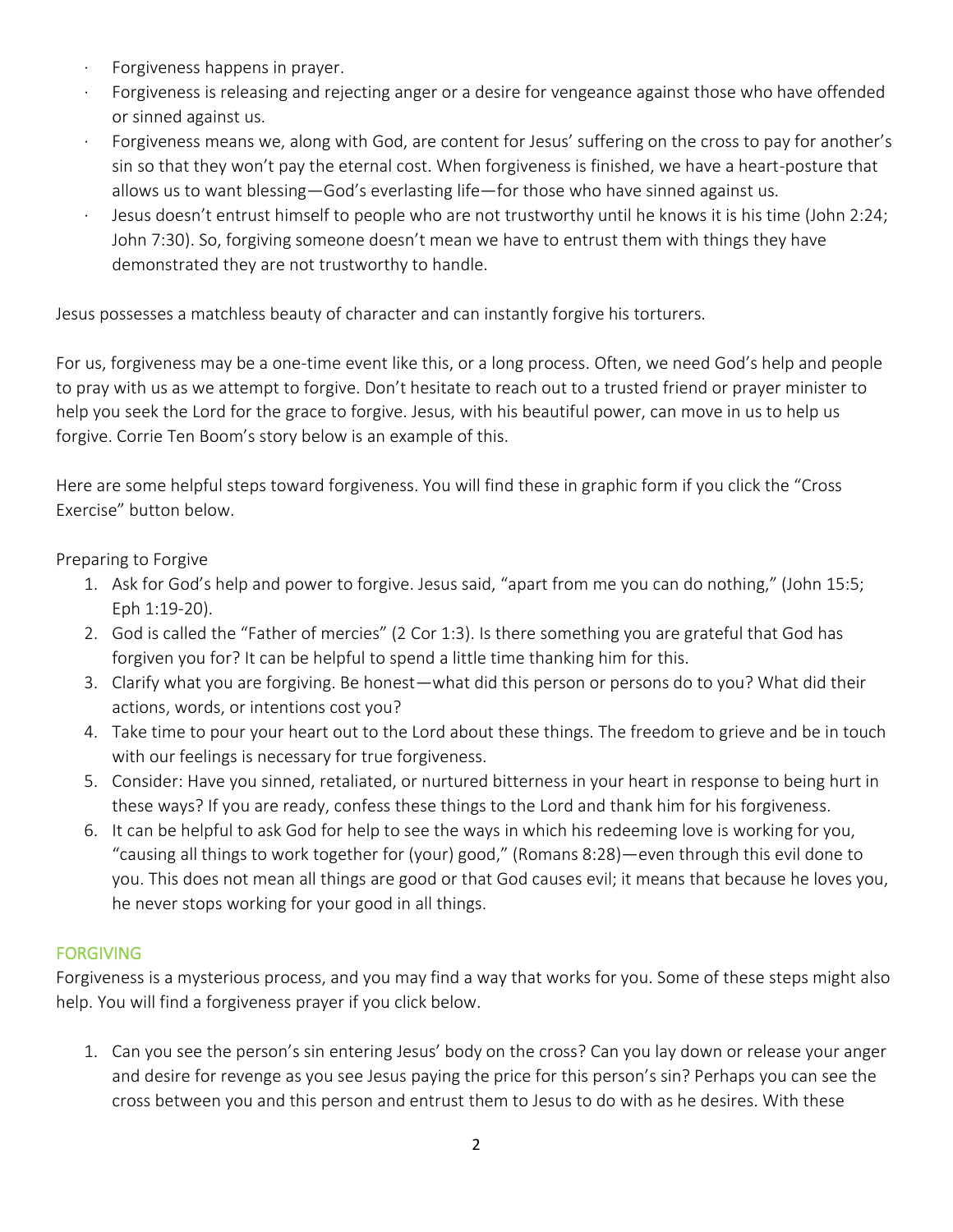thoughts in mind, can you pray your forgiveness as Jesus did, "Father, please forgive \_\_\_\_\_\_\_\_ for \_\_\_\_\_\_\_\_\_\_\_\_\_\_."

- 2. Or picture the person in front of you with Jesus standing near you. Imagine they ask you to forgive them. Speak your forgiveness aloud in prayer, "In the name of Jesus, I forgive you,
- 3. Can you trust God to deal righteously with the person and ask him for the grace to be content if he extends forgiveness to them?
- 4. Forgiveness has fully blossomed when we can pray blessing on those who persecute or have injured us, as Jesus did when he prayed, "Father, forgive them" and as he taught, "Bless those who curse you; pray for those who abuse you," (Luke 6:28). Are you able to pray that God will bless this person with forgiveness and a restored relationship with him? If so, take a few moments to do so. If not, don't rush yourself. Perhaps ask God to lead in you a direction where one day this will be possible.

## INTERESTING QUOTES

"Resentment is like drinking poison and then hoping it will kill your enemies," Nelson Mandela.

"Forgiveness is setting the prisoner free, only to find out that the prisoner was me," Corrie Ten Boom.

"Forgiveness is the key that unlocks the door of resentment and the handcuffs of hatred. It is a power that breaks the chains of bitterness and the shackles of selfishness," Corrie Ten Boom.

"To be a Christian means to forgive the inexcusable, because God has forgiven the inexcusable in you," C. S. Lewis.

"Forgiveness is the economy of the heart. Forgiveness saves the expense of anger, the cost of hatred, the waste of spirits," Hannah More.

## HELPFUL VERSES

"And do not grieve the Holy Spirit of God, by whom you were sealed for the day of redemption. Let all bitterness and wrath and anger and clamor and slander be put away from you, along with all malice. Be kind to one another, tenderhearted, forgiving one another, as God in Christ forgave you," Ephesians 4:30-32.

"Love keeps no record of wrongs," 1 Corinthians 13:5.

"Put on then, as God's chosen ones, holy and beloved, compassionate hearts, kindness, humility, meekness, and patience, bearing with one another, forgiving each other, as the Lord has forgiven you, so you also must forgive," Colossians 3:12-13.

"Forgive us our debts, as we also have forgiven our debtors," Matthew 6:12.

## SMALL GROUP DISCUSSION QUESTIONS:

Before you try this practice:

1. How confident are you that God has forgiven you? May your small group pray for you in this area if needed?